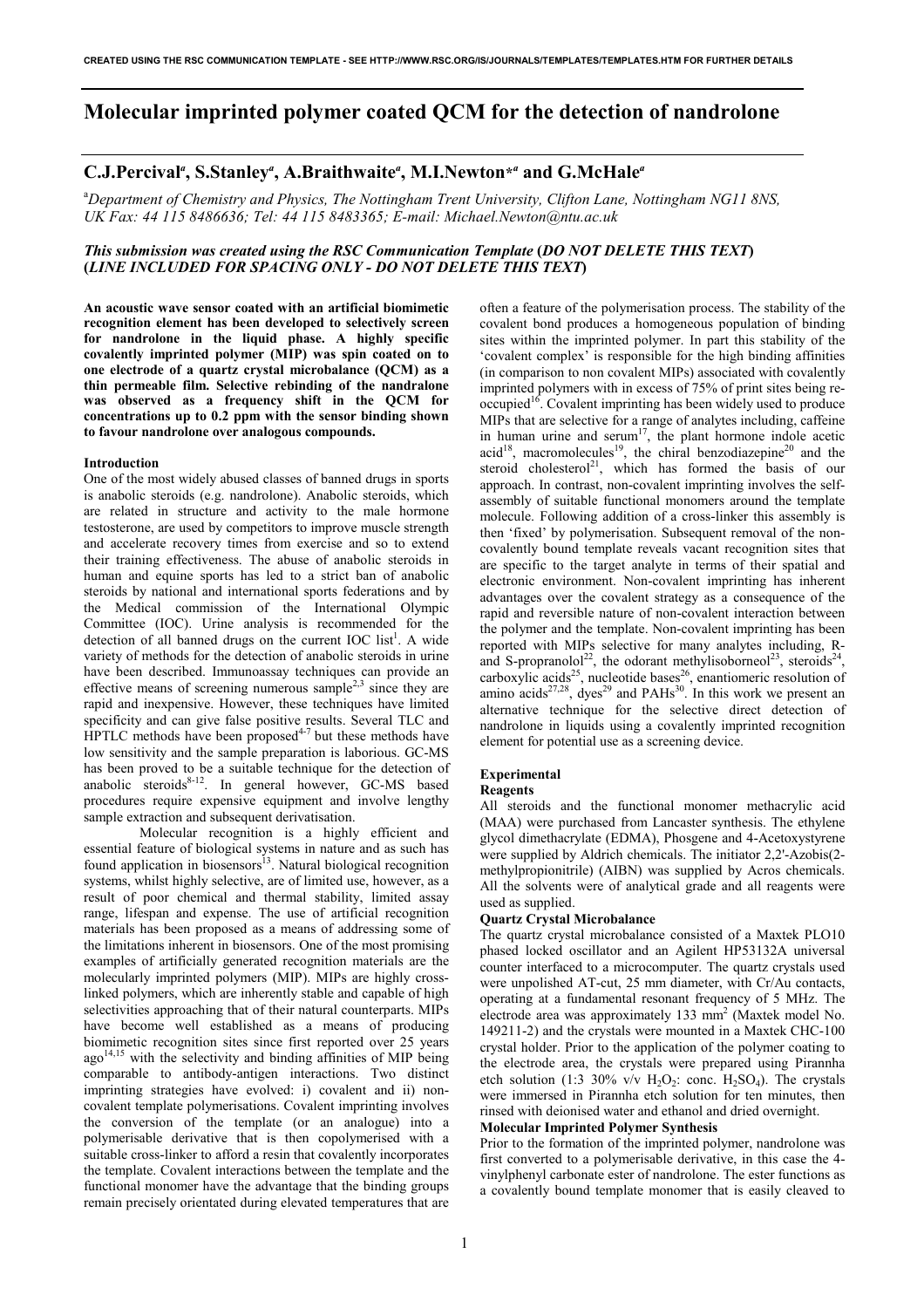yield a non-covalent recognition site. The MIP film was produced via a four stage synthesis:

*1 Preparation of 4-vinylpheno*l**:** 4vinyl phenol was prepared as per Corson *et al.*<sup>31</sup> A mixture of  $16.2g(0.10 \text{ mole})$  of *p* acetoxystyrene, 13.8g.(0.25 mole) of potassium hydroxide and 140ml. of water was stirred at 0°C until homogeneous (2 hrs). The stirred cold solution was acidified to  $pH_0$  8 to produce 12g. (100% yield) of 4-vinylphenol and the 4-vinylphenol product was identified by NMR.

2.*Preparation of nandraolone chloroformate*: 2.4g. (8.3mmol) of nandrolone in 30ml of dry THF with BHT (trace) was cooled on ice. Then 2.0ml of NET<sub>3</sub> (dried over KOH) was added dropwise to this cold solution. 9.60ml of phosgene dropwise to reduce fuming. This solution was stirred at  $0^{\circ}$ C under nitrogen for 6 hours.

3. *Preparation of nandrolone (4-vinyl)phenyl carbonate*: A solution containing 1.05g (8.3mmol) of 4-vinylphenol in 20ml of dry THF with BHT (trace) and  $1.0$ ml.of NET<sub>3</sub> (dried over KOH) was added dropwise to the nandrolone chloroformate prepared in step two. The solution was stirred at room temperature overnight. The crude product was filtered and the solid discarded. The liquor was evaporated down with BHT. After evaporation,the residue was dissolved in DCM and washed with water. The organic layer was collected and evaporated down to yield product which was further cleaned by running through a silica column; the product 4-vinylphenyl carbonate ester of nandrolone was identified by NMR.

*4. MIP synthesis*: The monomer mixture consisting of the product 4-vinylphenyl carbonate ester of nandrolone (1.5 mmol), Methacrylic acid (6.0 mmmol), EDMA (30 mmmol) and the porogenic solvent (9:1) hexane:tolune (74 mmol), were dispensed into a sample tube and the initiator AIBN (0.19 mmol) added the tube was the sealed and sonicated for 15minutes. The polymerisation was then performed in a water bath at 65°C for 24 hours. The polymer was obtained as a brittle solid which, is crushed and sieved to <38µm. The ground polymer was extracted with methanol in a soxhlet apparatus overnight and then dried under vacuum at 40°C.

The polymer was suspended in 1M sodium hydroxide in methanol and heated to refluxed for 6 hours. The cooled solutions are added to an excess of dilute HCl. The products are filtered and washed with water, methanol and ether. Polymers were soxhlet extracted with methanol and then hexane and dried under vacuum at 40°C. The films were then spin coated on to the crystals using the following technique: 10mg.of PVC powder was dissolved in 5ml of THF and 30mg of MIP particles were suspended in solution with thorough stirring. A QCM was fixed via vacuum to a laboratory spin coater and coated with 10µl of the pvc/polymer solution and the suspension spread over the surface of the Au electrode by rotating at 600-900 rpm for a period of five minutes.

#### **Evaluation of sensor response**

Solutions containing known amounts of the analyte were prepared in ethanol. The coated quartz crystals were placed into a beaker of ethanol until a stable response was obtained then, 6 ml of analyte solution were added to the stirred bulk ethanol solution via successive 1 ml aliquots. The frequency was recorded until a stable response was obtained. After each 6 ml addition of analyte the coated quartz crystal was soaked in the porogenic solvent for 10 minutes and the experiment was repeated. It is known that QCM are affected by changes in ambient temperature which cause a drift in resonant frequency. On the timescale of the experiment, the change in frequency caused by environmental conditions could be greater than that caused by the mass loading of the quartz crystal. In order to overcome this difficulty the frequencies of two quartz crystals immersed in the ethanol solution, one crystal coated with the MIP and one crystal coated with the non imprinted polymer, were measured simultaneously following the DQCM technique of Bruckenstein et. al.<sup>32</sup>. The resultant difference in frequency between the two crystals can be used to assess the response of the crystal to mass loading of the analyte as the non imprinted polymer displayed no change in resonant frequency with mass loading; all experiments were performed in this manner.

#### **Results and Discussion**

In figure 1 we show the change in resonant frequency of the QCM as a function of nandrolone concentration for two different coatings produced using an identical procedure. There is an initial linear decrease in frequency corresponding to increase in nandrolone concentration up to about 0.1 ppm with a gradient of  $-164 \pm 10$  Hz ppm<sup>-1</sup>, which reaches saturation at concentrations exceeding 0.2 ppm. Similar sorption isotherms have been observed by Haupt et al.<sup>22</sup> for the binding of S-propranolol to a molecularly imprinted polymer and such sorption isotherms are expected for polymers that contain immobilised binding sites, such as found in MIPs. After the first cycle of exposures the response of the MIP degrades and gives a lower frequency change for the same analyte concentrations however, it can be seen that the response of fresh coatings is relativly reproducible. The affinity of the MIP towards nandrolone can be evaluated using a simple one site Langmuir-type binding isotherm anylsis<sup>33</sup> Kc( $\Delta f/\Delta f_{\infty}$ )+( $\Delta f/\Delta f_{\infty}$ )=Kc where K is the binding coefficient, c is the free analyte concentration at equilibrium ∆f is the frequency change and ∆f∞ is the frequency corresponding to complete coverage. Although this does not reflect the real situation in the polymer it allows for a comparison of binding between polymers. Using the data shown, the calculated binding coefficient  $\hat{K} = 123.2 \pm 10.9 \mu M^{-1}$  which is similar to those found in other MIPs<sup>34</sup>. In figure 1 we also show the response of the QCM to testosterone and epitestosterone; no significant change in resonant frequency was observed upon the addition of these steroids up to a concentration 2 ppm.

Whilst the stability of the MIP to repeated exposures of nandralone does not demonstrate reproducibility, we have shown that fresh MIP coated quartz crystal sensors does offer reasonable reproducibly. The natural extension of this work is to enhance the sensitivity of the sensors to enable a low cost screening technique of biological samples to be produced. This



**Fig1.** Frequency decrease as a function of concentration for nandralone (solid triangles, solid diamonds), testosterone (open diamonds) and epitestostorone (open squares).

may be achieved firstly by increasing the concentration of binding sites in the MIP and secondly, by increasing the mass sensitivity of the acoustic device. The latter involves increasing the QCM resonant frequency; the upper limit for quartz crystal microbalances operating at the fundamental frequency being around 10 MHz. Alternatively, shear horizontal surface acoustic wave devices (SH-SAW) may be employed that will extend the range of operating frequencies by more than an order of magnitude<sup>23,35</sup>. Such acoustic wave devices may be incorporated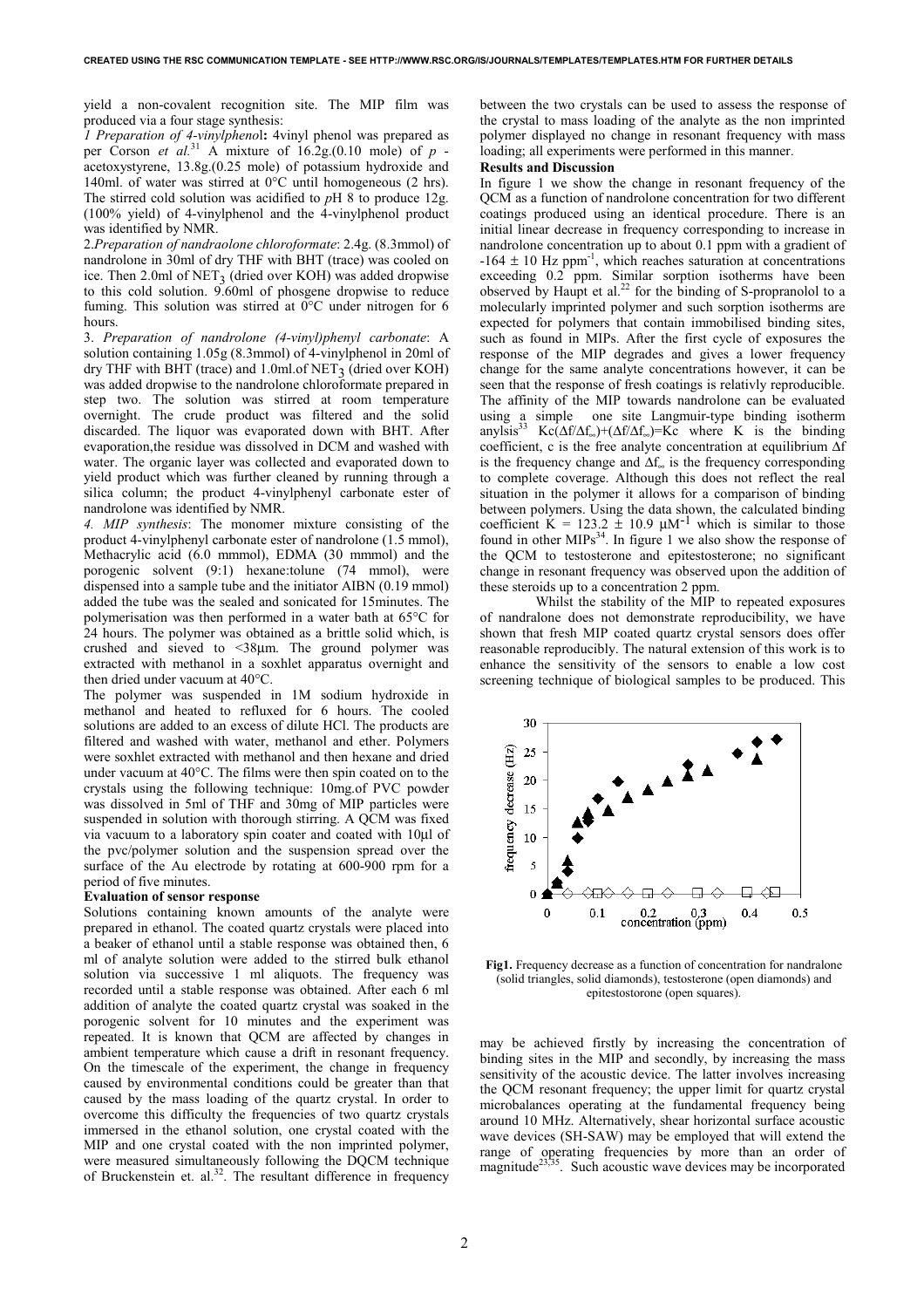in lightweight and low cost oscillator circuit allowing an inexpensive screening technique to be developed.

#### **References**

- 1. IOC. Olympic movement Anti-Doping Code. *Lausanne*: IOC, 2000.
- 2. H.H.D.Meyer and S.Hoffmann, *Food Addit. Contam*. 1987, **4**, 149.
- 3. G.Degand, P.Schmitz, J.Maghuin-Rogister *J. Chromatogr*. 1989, **489**, 235.
- 4. R.J.Verbeke, *Chromatogr*. 1979, **177**, 69.
- 5. L.A.Van Ginkel, H.Van Blitterswijk, P.w.Zoontjes, D.Van Den Bosch, and R.W.Stephany, *J. Chromatogr*. 1988, **445**, 385.
- 6. H.F.de Brabander,P.Vanhee, S.van Hoye, and R.Verbeke, *J. Planar Chromatogr*. 1989, **2**, 33.
- 7. Th.Reuvers, Perogordo,E.Alimentaria, E. 1986, **170**, 27.
- 8. E.Daeselerie, A.de Guesquierie and C. van Peteghem, *J. Chromatogr*. *Sci*. 1992, **30**, 409.
- 9. A.Boenke, *Anal. Chim. Acta*. 1993, **275**, 3.
- 10. B.Le Bizec, M-P.Montrade, F.Monteau and F.Andre, *Anal. Chim. Acta*. 1993, 275, 123.
- 11. G.van Vyncht, P.Gaspar, E.Depauw and G.Maghuin-Rogister, *J. Chromatogr*. B. 1996, **686**, 189.
- 12. Y.Galliard and G.J.Pepin, *Chromatogr*. A. 1997, **763**, 149.
- 13. R.S.Sethi, *Biosens. Bioelectron*. 1994, **9**, 243
- 14. G.Wulff and A.Sarhan, *Angew. Chem. Int. Ed. Engl*. 1972, **11**, 341.
- 15. G.Wulff, *Angew. Chem. Int. Ed. Engl.* 1995, **34**, 1812
- 16. B.Sellergren, *Anal. Chem*. 1994, **66**, 1578
- 17. C.Liang, H.Peng, X.Bao, L.Nie and S.Yao, *Analyst* 1999, **124**, 1781
- 18. A.Kugimiya and T.Takeuchi, *Electroanalysis* 1999, **11**, 1158
- 19. K.J.Shea, E.A.Thompson, S.D.Pandey and P.S.Beauchamp, *J. Am. Chem. Soc***.** 1980, **102**, 3149
- 20. B.R.Hart, D.J.Rush and K.J. Shea, *J. Am. Chem. Soc***.** 2000, **122**, 460
- 21. M.J.Whitcombe, M.E.Rodriguez, P.Villar and E.N.Vulfson, *J. Am. Chem. Soc*. 1995, **117**, 7105
- 22. K.Haupt, K.Noworyta and W.Kutner, *Anal. Commun*. 1999, **36**, 391
- 23. H.S.Ji, S.McNiven, K.Ikebukuro and I.Karube, *Anal. Chim. Acta* 1999, **390**, 93
- 24. O.Ramstrom, L.Ye, M. Krook and K. Mosbach, *Anal. Commun.* 1998, **35**, 9
- 25. O.Ramstrom, L.I.Andersson and K.Mosbach, *J. Org. Chem*. 1993, **58**, 7562
- 26. D.A.Spivak, K.J. Shea, *Macromoleculues* 1998, **31**, 2160
- 27. L.I.Andersson and K. Mosbach, *J.Chromatogr.* 1990, **516**, 313
- 28. L.I.Andersson, D.J. O'Shanessy and K. Mosbach, *J. Chromatogr.* 1990**, 513**, 167
- 29. M.Glad, O.Norrlow, B.Sellergren, N.Siegbahn and K. Mosbach, *J. Chromatogr.* 1985, **347**, 11
- 30. F.L.Dickert, M.Tortschanoff, W.E.Bulst and G. Fischerauer, *Anal. Chem*. 1999, **71**, 4559
- 31. B.B.Corson, W.J.Heintzelman, L.H.Schwartzman, H.E.Tiefenthal, R.J. Lokken, J.E. Nickels, G.R.Atwood and F. Pavlik, J. J. Org. Chem. 1958, **23**, 544
- 32. S.Bruckenstein, M. Michalski, A.Fensore, Z. Li and A.R.Hillman, *Anal. Chem*. 1994, 66, 1847-1852.
- 33. E.Yilmaz, K. Mosbach and K. Haupt, *Anal. Commun*. 1999, **36**, 167,
- 34. G.Vlatakis, L.I.Andersson, R. Müller and K. Mosbach, *Nature* 1993, **364**, 645
- 35. B.Jakoby, G.M.Ismail, M.P.Byfield and M.J.Vellekoop, *Sens. Actuators A* 1999, **76**, 93